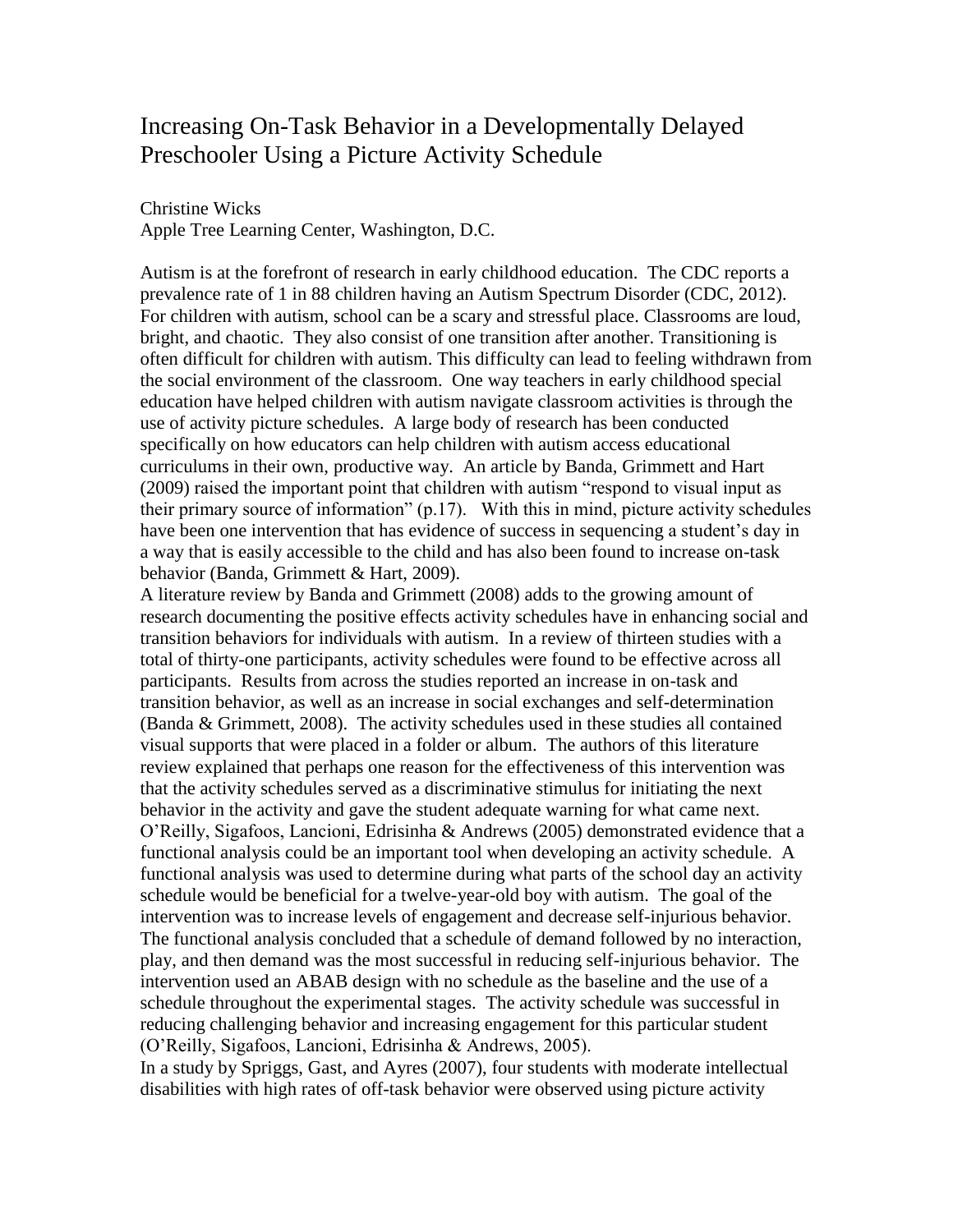schedule books in a self contained classroom. The purpose of this study was to increase on-schedule and on-task behaviors during an independent work time in the classroom. This particular study used an ABCBAB design. The students were able to learn how to appropriately use the picture schedules and teacher prompts were faded. The student's on-task and on-schedule behaviors increased only in the conditions where the picture schedule books were used. Students were also able to generalize the use of the picture schedules to other parts of the day (Sprigg et al., 2007).

Most of the current research on the use of activity schedules consists of single subject designs that are not as practical for students in an inclusion setting, where the one-to-one ratio of students to teachers is not always possible. Betz, Higbee, and Reagon (2008) conducted a study that added a social element to the use of activity schedules. The participants in the study were two preschoolers in an inclusive setting who used an activity schedule working together. Each student got the chance to pick one activity and then put the picture on the activity schedule. They then followed the schedule and completed the activities together. The study consisted of baseline, teaching, maintenance, re-sequencing and generalization phases. A 20-second momentary time sampling measurement system was used. Results indicated that using this strategy peer engagement increased without prompting (Betz, Higbee, & Reagon, 2008). This article is of particular interest because positive reinforcements were not used at the completion of the schedule. It is interesting to think that children with autism, who are generally are perceived to lack social skills, could be so motivated by doing activities together that they would not need reinforcement.

In the present study, a functional behavior analysis indicated that off-task behavior in a four-year-old boy with developmental delay might be maintained by the lack of structure in parts of his school day. Based on these results, a differential reinforcement of incompatible behavior (DRI) intervention, using a picture schedule during unstructured parts of the day, was implemented and its effectiveness was observed. It was hypothesized that off-task behaviors would decrease and on-task behaviors would increase when the picture activity schedule was used. This includes increasing the time the student can attend to an activity during his center time without getting up and wandering around.

#### **Method**

#### *Participant and Setting*

Jerry is a four-year-old who currently attends a small public charter preschool in Northwest D.C. Jerry has been diagnosed as Developmentally Delayed and currently has an IEP that addresses difficulties in language, sensory and academic areas. This is Jerry's second year at this school where he is taught in an inclusive classroom. The class is made up of eighteen students and five teachers. The teachers in the classroom have different roles but have a common purpose of supporting all of the diverse learners in the classroom. There is a special education teacher, a lead teacher, a teaching fellow, an assistant teacher and a one-to-one paraprofessional who works specifically with Jerry in the classroom. An outside observer coming into this setting would be able to quickly realize that Jerry has difficulty with body control and sensory integration in the classroom. The paraprofessional who is designated for Jerry supports him in participating in the daily routine and classroom activities. *Materials*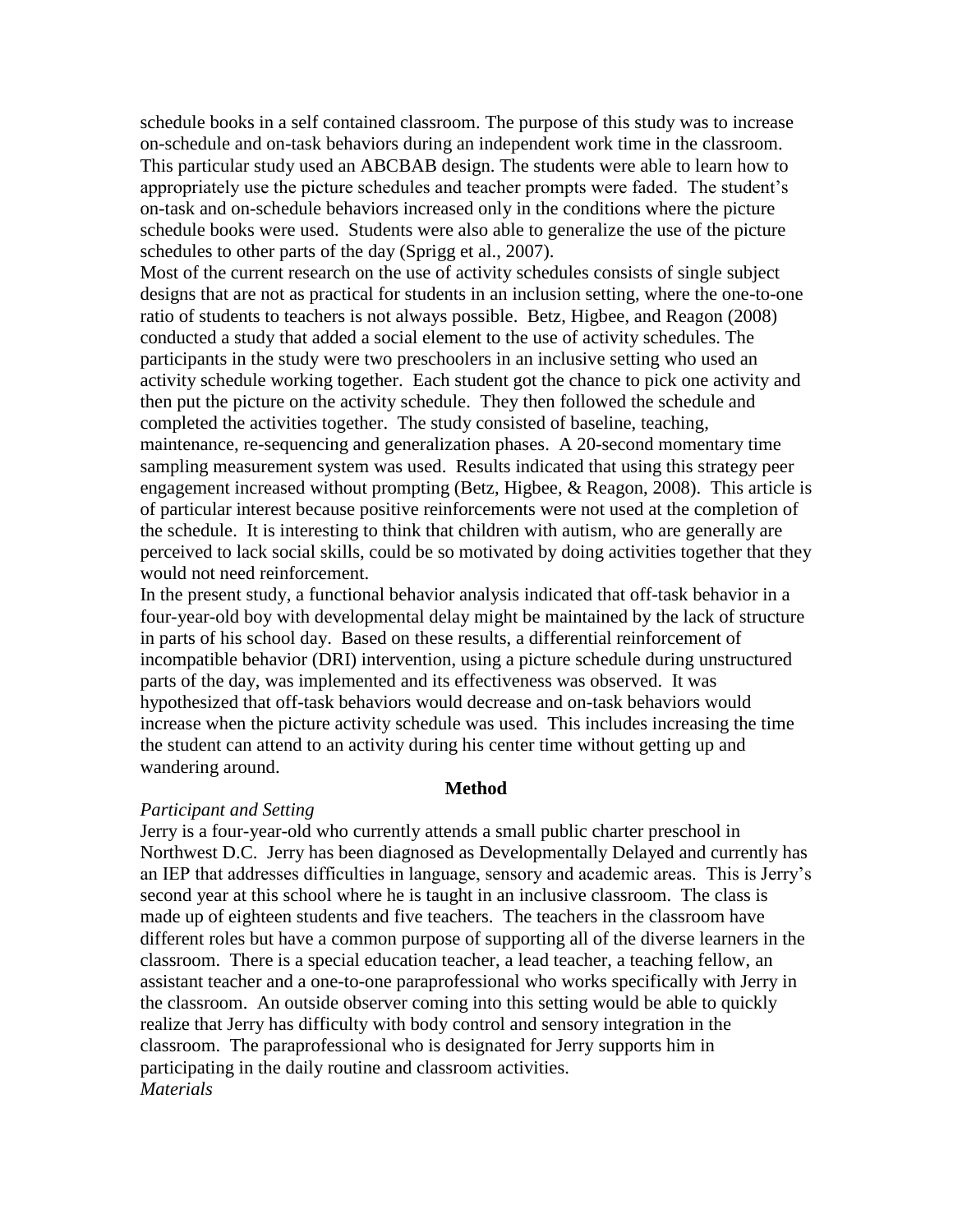A picture activity schedule was used for this intervention. The schedule consisted of a laminated tan folder with Velcro pictures of the seven centers in the classroom on the front. On the inside was space for three pictures with the numbers 1-3 next to it. On the back of the folder was space for the three tokens Jerry could earn and a picture of the reinforcer, which was "Thomas the Tank Engine."

A visual timer was also used. It had a clock face and as time passed the red space representing minutes would become smaller, representing time passing. *Target Behavior*

The behavior Jerry worked on was increasing on-task behavior during his center time. On-task behavior was defined as looking at the current activity with his eyes, using materials appropriately, keeping his hands to himself and following the teacher's directions. Center time is a free choice activity time for students lasting approximately sixty minutes each day. In Jerry's classroom, there are seven different centers available for the children to play in and explore, all relating in some way to the current unit of study.

During the baseline and intervention phases, data were collected using time sampling for twenty minutes each day during Jerry's center time. The time intervals lasted one minute. At the end of each interval the observer recorded whether or not Jerry was ontask.

# *Research Design*

A single-subject AB design was implemented to determine the effects of the intervention for Jerry. An AB single-subject design was chosen because the intervention was conducted in a classroom setting and the researcher did not think it was appropriate to take away the intervention and return to baseline. A withdrawal design was not recommended for concern that the inappropriate behaviors displayed by the student would increase to disruptive levels.

# *Assessment Procedures*

A functional behavior assessment (FBA) was conducted to identify the main setting events, antecedents and consequences for Jerry's behavior. The FBA consisted of interviewing Jerry's teachers and conducting direct observations of Jerry throughout his school day.

# *Intervention Procedures*

These behavioral objectives were achieved through a differential reinforcement of incompatible behavior procedure (DRI) paired with the use of an activity picture schedule and token board. At the beginning of center time Jerry was taken into a quiet corner with a teacher and choose the three centers he was going to begin with for the day. Photographs of the classroom centers were on the front of his activity schedule. He then placed the three pictures next to the numbers 1-3 on the other side of his activity schedule. The other students in the class used a card system where they wait for their name to be called, and then walk up to the centers chart and make a choice in front of their peers of what center they will choose first. This proved challenging for Jerry because he often displayed inappropriate behavior, as defined above, when the attention of his teachers and peers was solely on him. Planning with a teacher in a quiet spot in the classroom proved beneficial for Jerry.

With the help of a teacher, Jerry placed the photographs on the activity schedule board. He would then proceed to the first center where a teacher set a visual timer for seven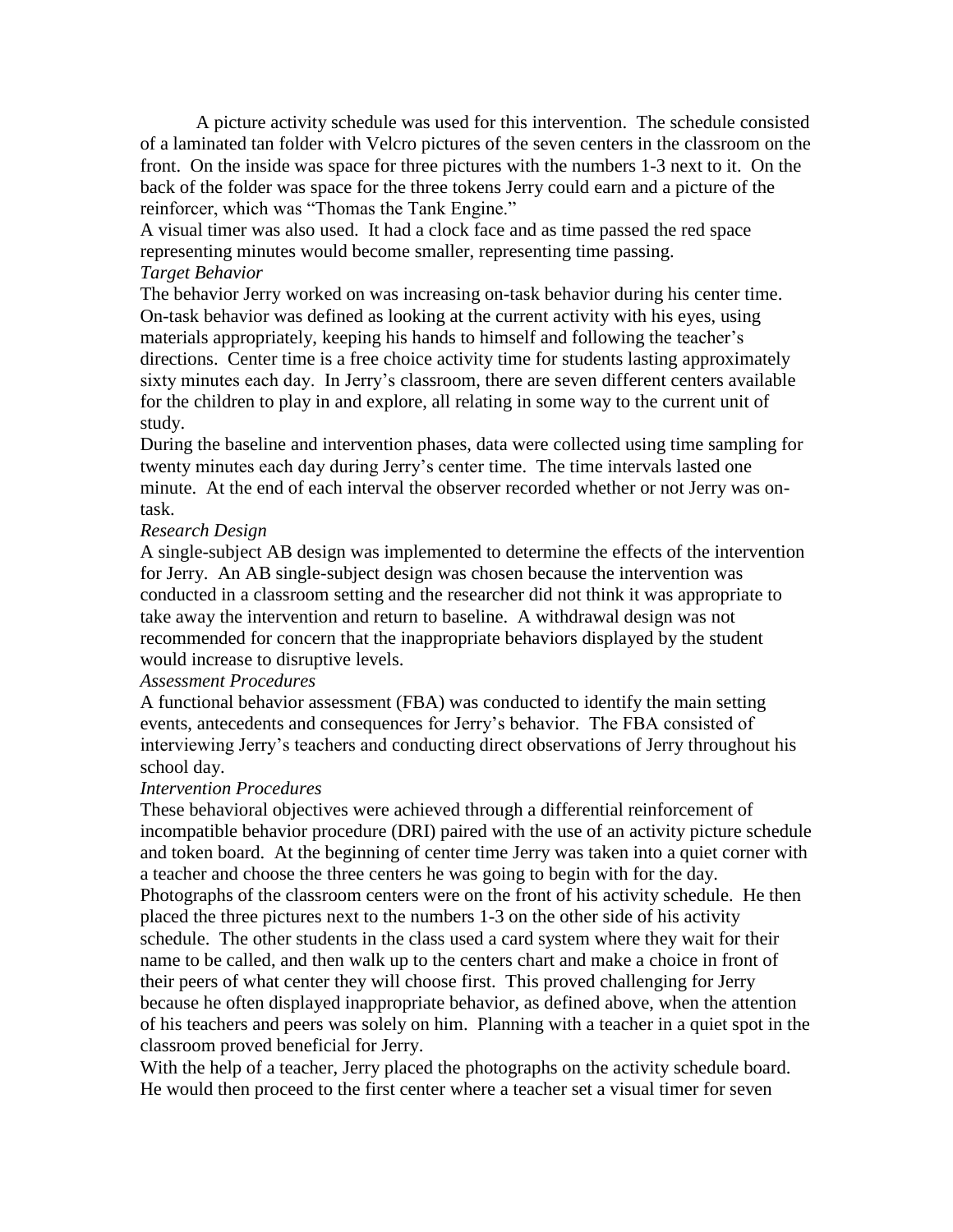minutes. The visual timer is an effective way of showing Jerry when a transition is approaching. His teachers would call attention to the timer throughout his time at a center. When the time was up, if Jerry had been on-task for a majority of the one-minute intervals during that center, he was given a piece of a railroad track to put on the back of his schedule and then moved onto the next center. Seven minutes was chosen as the time interval for each center because Jerry's teachers felt, from previous observations, that this was an appropriate amount of time he was able to attend. Therefore, if Jerry was on-task for four out of the seven minutes in a particular center, he received a railroad track piece. If he was not on-task, no piece of the train track was given and Jerry was asked to move onto his next center.

Throughout this time his teacher gave verbal praise for on-task behavior. The teacher working with Jerry also gave suggestions every other minute of appropriate language to use with the other children at the center. Phrases such as "want to play" and "can I have a turn," were verbally prompted by a teacher. Verbal praise was also given to Jerry when he used such statements successfully with his peers. If Jerry was off-task for more than two minutes, a teacher redirected him and helped him become engaged again in the activity through physical and verbal prompting.

The railroad theme was chosen because it is very motivating for Jerry and was a topic the student talked about frequently. After Jerry completed his third center, if he earned three pieces of his railroad track, he was allowed to watch five minutes of a "Thomas the Tank Engine" video with a teacher. If he did not receive the three pieces he took a sensory break that a teacher choose and then returned to the classroom for the remainder of center time.

#### Results

#### *Assessment Results*

A functional behavior analysis revealed insightful information into Jerry's behaviors. Jerry's difficulty with modulating his level of arousal and his sensory defensiveness, as termed by an occupational therapist, impede his ability to participate appropriately during many parts of the school day including center time and other free choice activities. This manifests itself in touching other students, running around the classroom, and what appeared to be attention seeking behaviors.

When Jerry is playing at a center, he demonstrates off task behaviors in the form of inappropriate language and misuse of classroom materials to gain attention from peers and teachers. Jerry's off-task behaviors most often looked like inappropriate language, yelling out, running from teachers, and aggressiveness. The problems occurred throughout the day, most often during unstructured times of the day. If the behavior was not redirected it could last long amounts of time. The behaviors were both disruptive and dangerous and occurred with all staff members. It was decided that there was a sensory link to the function of the behavior, which caused him to have attention seeking behaviors. The FBA revealed that the negative behaviors occurred most frequently when Jerry experienced sensory overload during unstructured parts of the day such as center time, and he was unable to monitor it. In addition, when Jerry did not understand what was being taught during whole group time on the carpet, he would occupy himself by trying to get the attention of others.

## *Intervention Results*

Six sessions of baseline data were collected. During baseline, rates of off-task behavior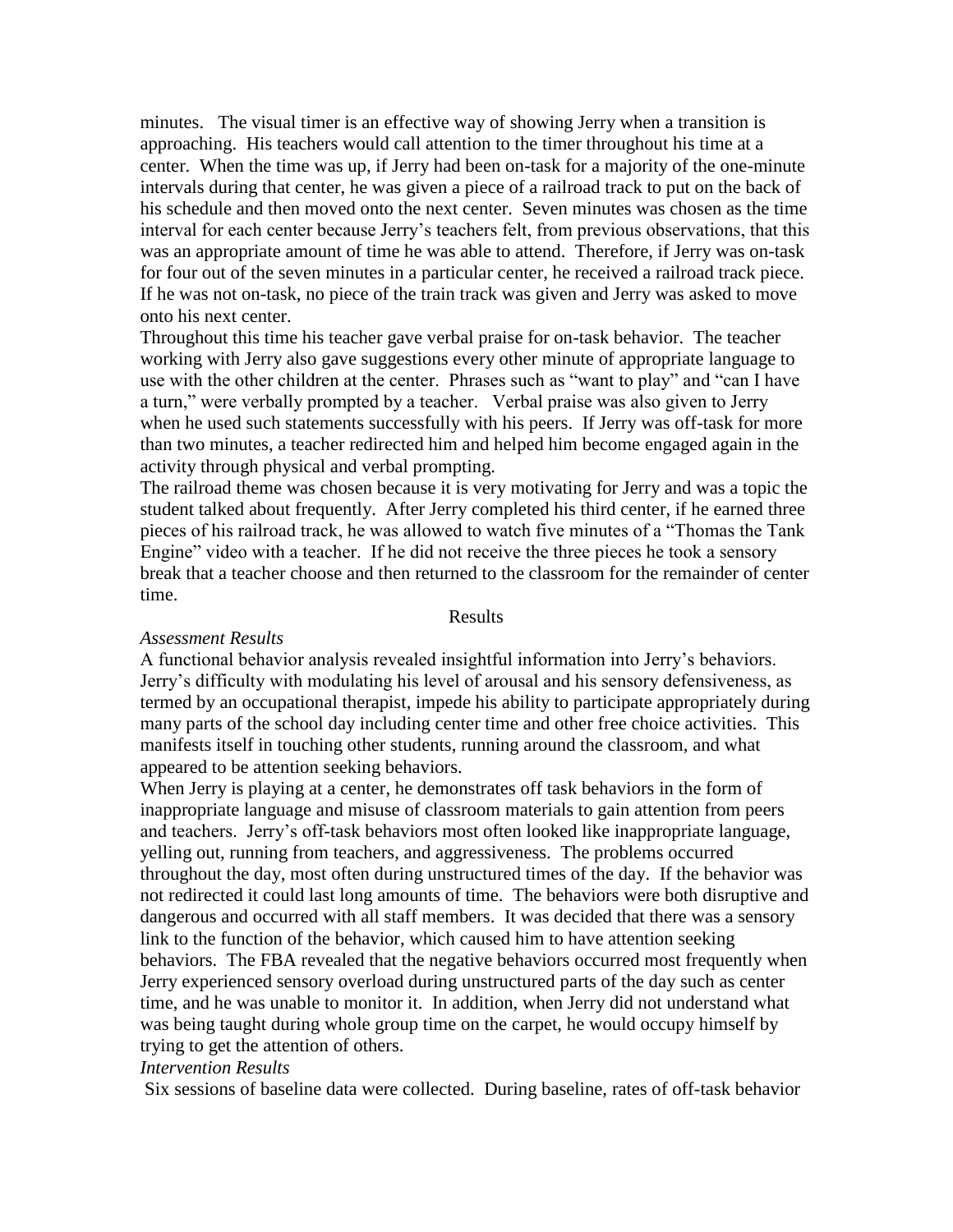ranged from 45% to 65% of the intervals observed. Jerry was off-task for a mean of 9.7 out of the 20 one-minute time intervals in which data were collected. In other words, Jerry was off-task for 49% percent of the time intervals. Data were collected for eleven days of the intervention stage. Rates of off-task behavior during the intervention ranged from 10% to 30% of the observed intervals. During the intervention stage, Jerry was offtask for a mean of 4.1 out of the 20 one-minute intervals or 20% of the intervals. The highest rate of off-task behavior occurred on the last day of baseline (Session 6) where Jerry was off-task for 65% of the time intervals observed. The lowest rate of offtask behavior occurred during the eighth and ninth sessions of the intervention stage. On this day, Jerry was off-task for only 5% of the time intervals.

The days in which data were collected spanned over a month and a half. Due to outside factors such as absences, therapy sessions and field trips, the days in which data were collected did not follow one another consecutively. Despite these factors, Jerry's off-task behavior decreased from baseline to intervention and in turn, his on-task behavior increased as well.

## Discussion

The results of this intervention supported previous research on the effectiveness of using picture schedules for students with autism to help increase on-task and appropriate classroom behavior. In this study, a DRI was used to decrease off-task behavior and increase on-task behavior for a four-year-old boy with developmental delay. There was an immediate increase in on-task behavior from baseline to the intervention stage. If a similar intervention was to be done to target the same behavior with this student, it may be beneficial for the positive reinforcements to occur immediately after each center, instead of waiting until all three centers were completed. The railroad tokens themselves were not as motivating as actually watching the video. One concern of the researcher was that the participant was not associating the on-task behavior from the beginning of the center time with the reward at the end. If the student was off-task for some of the intervals in the last center he still earned the reward if he had done well in the previous centers.

By studying the effects of the intervention, the researcher became aware of the aspects of the classroom and centers that made it challenging for Jerry to stay on-task. Due to his sensory processing difficulties, centers such as the block area and the dramatic play, made it very hard for Jerry to concentrate in and stay on-task. He was more successful in quieter centers such as the library and the art studio. When Jerry was working with his one-on-one paraprofessional he was able to stay on-task for a longer amount of time, than if he was with the researcher alone. It is also interesting to note that Jerry worked well with certain students versus others. Before starting the intervention it would have been beneficial to record how long exactly Jerry spent at each center. It would also have been insightful to let Jerry go through centers for a period of time by himself. He is rarely without a teacher by his side for safety reasons, but stepping back and observing how he interacts with peers alone would have been interesting.

The success of this intervention is proof that the strategy of using a picture schedule during more unstructured parts of the day can be beneficial for students who need more guidance and structure. The schedule was easy to implement and inexpensive to make and could be helpful for a number of students with similar difficulties. This is an intervention that could be used across classes and age levels. It is important to keep in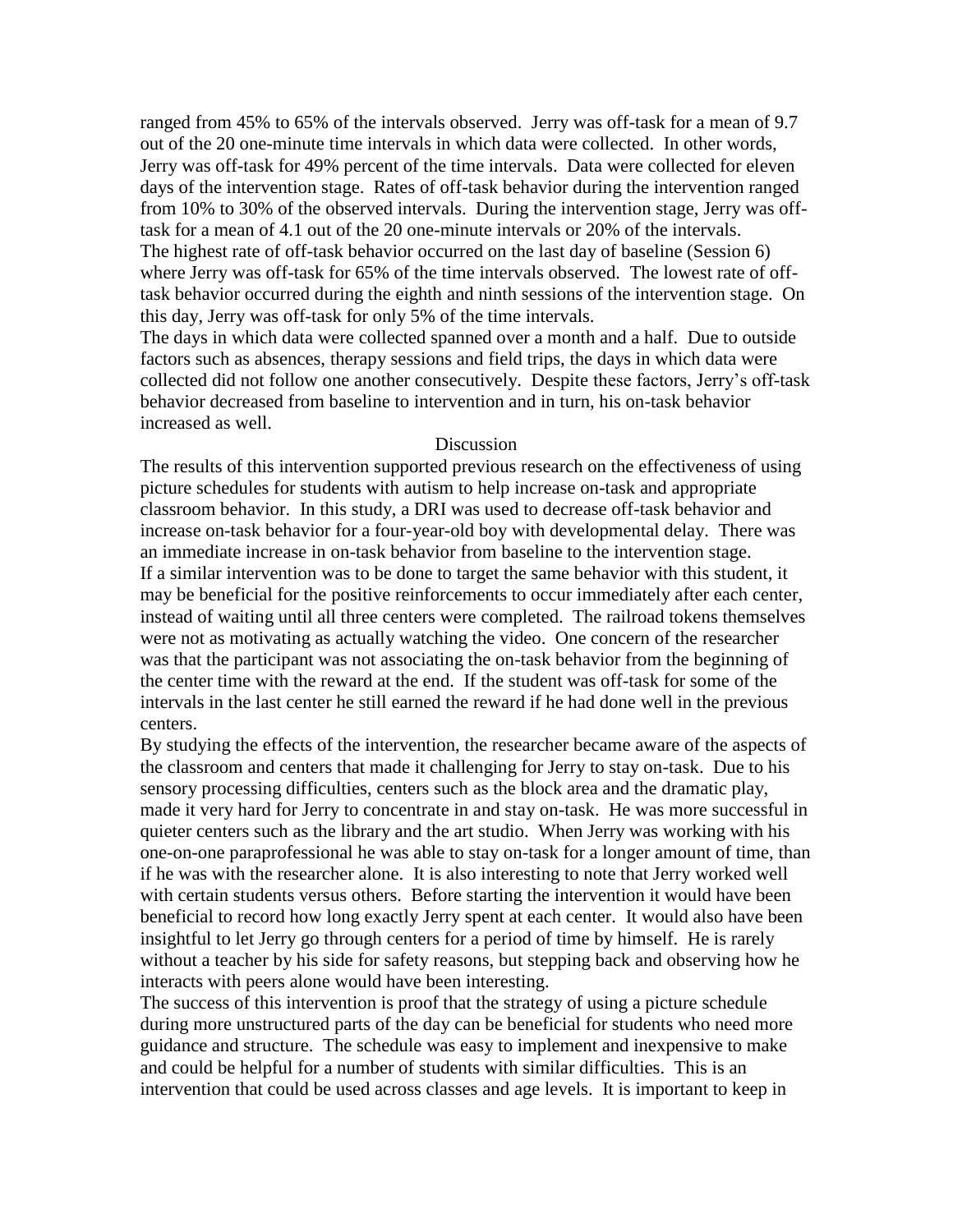mind that the reinforcement plans must be concise and immediate, contingent on the appropriate behaviors. In the future it would be interesting to have students team up and use a schedule together. In an inclusive classroom such as Jerry's, this could be an appealing strategy. Having Jerry and a peer work together to decide what centers they will visit and then do so together could help Jerry work on appropriate social skills as well as staying on-task. Overall, picture schedules can help students with sensory and attention difficulties navigate successfully through the school day.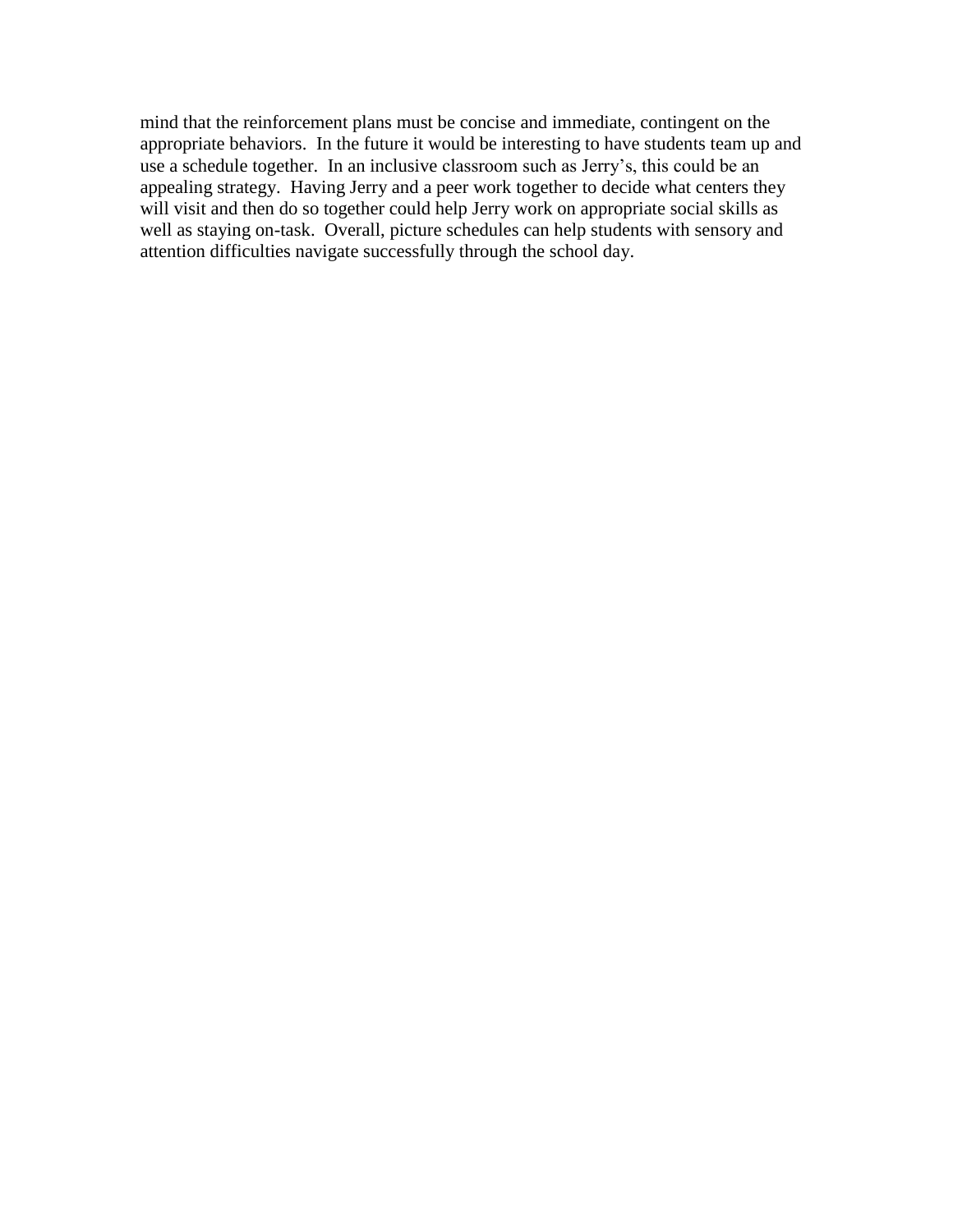## References

Banda, D., Grimmett, E. & Hart, S. (2009). Activity schedules. *TEACHING Exceptional Children, 41*(4), 16-21.

- Banda, D. & Grimmett, E. (2008). Enhancing social and transition behaviors of persons with autism through activity schedules: A review. *Educational and training in Developmental Disabilities, 43*, 324-333.
- Betz, Al, Higbee, T. & Reagon, K. (2008). Using joint activity schedules to promote peer engagement in preschoolers with autism. *Journal of Applied Behavior Analysis, 41*, 237-241.

Centers for Disease Control and Prevention (2012). *Autism spectrum disorders (ASDs): What should you know?* Retrieved from:

<http://www.cdc.gov/ncbddd/autism/index.html>

- O'Reilly, M., Sigafoos, ., Lancioni, G., Edrisnha, C. & Andrews, A. (2005). An Examination of the effects of a classroom activity schedule on levels of self-injury and engagement for a child with severe autism. *Journal of Autism and Developmental Disorders, 35*(3), 305-311.
- Spriggs, A., Gast, D. & Ayres, K. (2007). Using picture activity schedule books to increase on-schedule and on-task behaviors. *Education and Training in Developmental Disabilities, 42*, 209-223.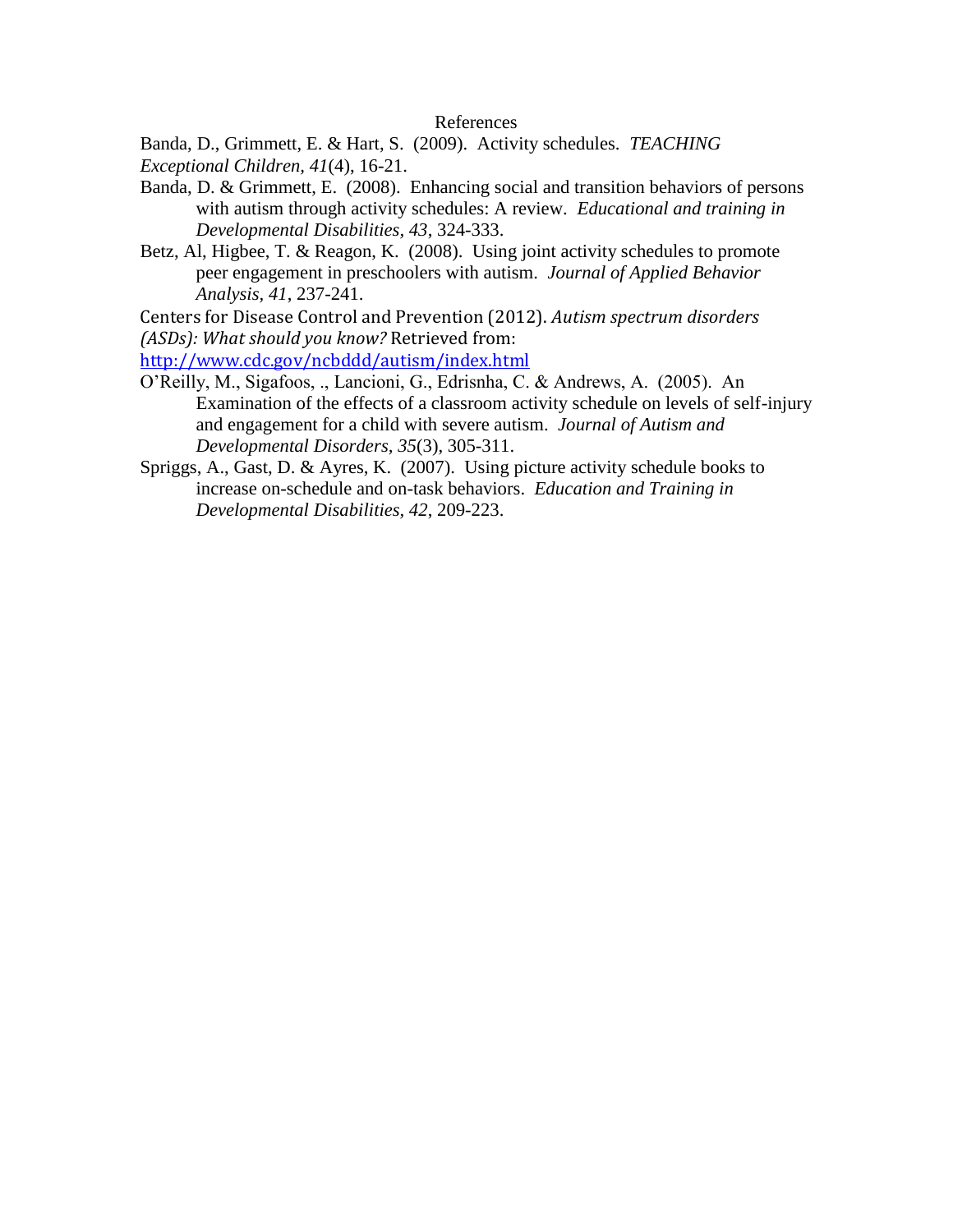| JS--> On task Behavior | Daia Concentra Bricer<br>Time Interval $=1$ Mintue | 20 minute observation |
|------------------------|----------------------------------------------------|-----------------------|
|                        |                                                    |                       |
|                        |                                                    |                       |
| Time Intervals         | $Yes =$                                            | $No = X$              |
| 12:25                  |                                                    |                       |
| 12:26                  |                                                    |                       |
| 12:27                  |                                                    |                       |
| 12:28                  |                                                    |                       |
| 12:29                  |                                                    |                       |
| 12:30                  |                                                    |                       |
| 12:31                  |                                                    |                       |
| 12:32                  |                                                    |                       |
| 12:33                  |                                                    |                       |
| 12:34                  |                                                    |                       |
| 12:35                  |                                                    |                       |
| 12:36                  |                                                    |                       |
| 12:37                  |                                                    |                       |
| 12:38                  |                                                    |                       |
| 12:39                  |                                                    |                       |
| 12:40                  |                                                    |                       |
| 12:41                  |                                                    |                       |
| 12:42                  |                                                    |                       |
| 12:43                  |                                                    |                       |
| 12:44                  |                                                    |                       |
| 12:45                  |                                                    |                       |

Apendix A Data Collection Sheet